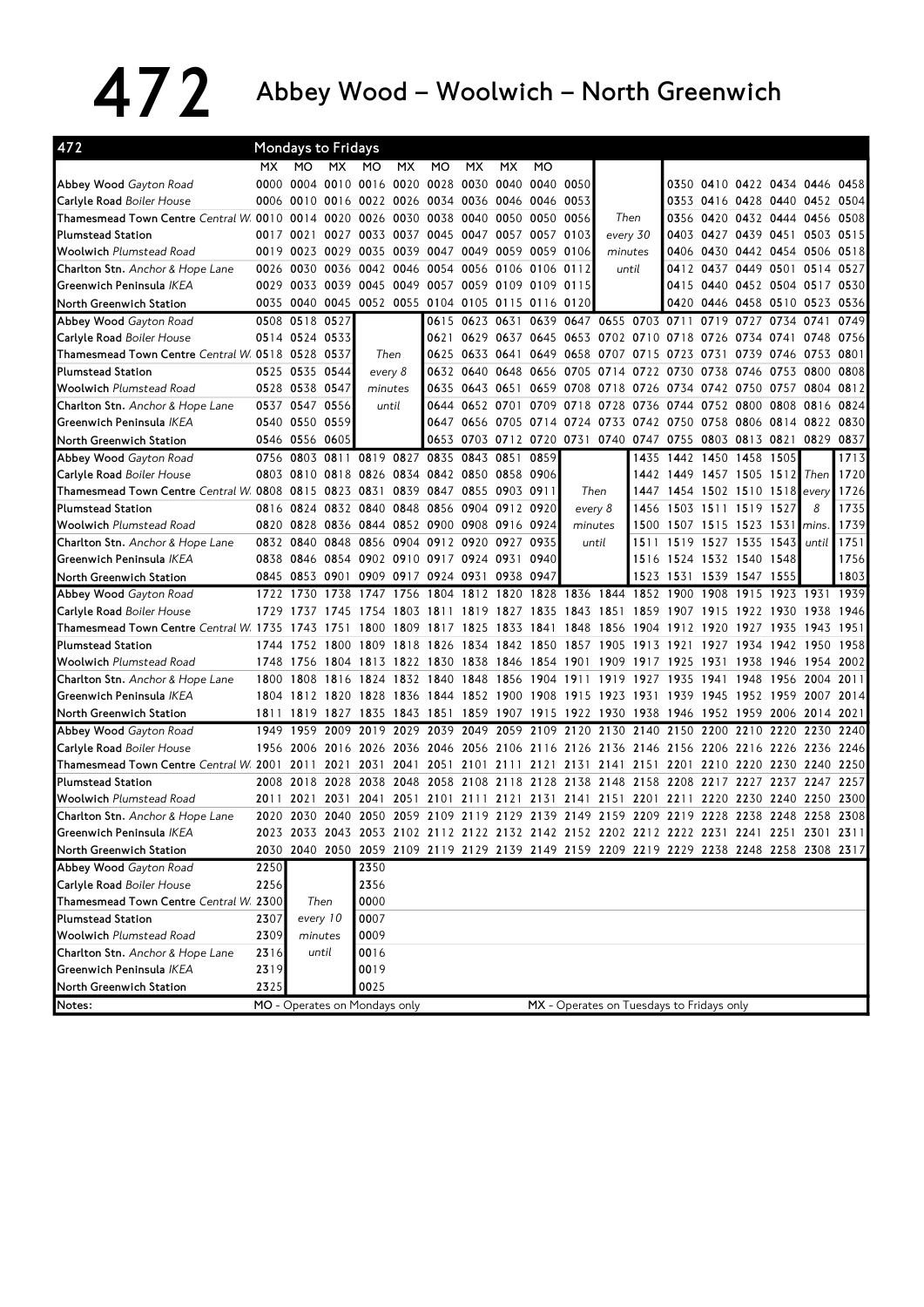| 472                                            | <b>Saturdays</b> |                                              |                |                     |                |                                                        |           |      |                          |           |                     |          |          |                                                   |                     |                |      |
|------------------------------------------------|------------------|----------------------------------------------|----------------|---------------------|----------------|--------------------------------------------------------|-----------|------|--------------------------|-----------|---------------------|----------|----------|---------------------------------------------------|---------------------|----------------|------|
| Abbey Wood Gayton Road                         |                  | 0000 0010 0020 0030 0040 0050                |                |                     |                |                                                        |           |      |                          |           |                     |          |          | 0350 0410 0425 0440 0455 0510 0525 0540 0555 0607 |                     |                |      |
| Carlyle Road Boiler House                      |                  | 0006 0016                                    |                | 0026 0036 0046 0053 |                |                                                        |           |      | 0353 0415                |           |                     |          |          | 0430 0446 0501 0516 0531 0546                     |                     | 0601           | 0613 |
| Thamesmead Town Centre Central W 0010 0020     |                  |                                              | 0030 0040 0050 |                     | 0056           | Then                                                   |           | 0356 | 0418                     |           | 0433 0449 0504 0519 |          |          | 0534 0549                                         |                     | 0604           | 0617 |
| <b>Plumstead Station</b>                       |                  | 0017 0027                                    | 0037 0047      | 0057                | 0103           | every 30                                               |           | 0403 | 0425                     |           | 0440 0456 0511      |          |          | 0526 0541 0556                                    |                     | 0611           | 0624 |
| <b>Woolwich Plumstead Road</b>                 |                  | 0019 0029                                    |                | 0039 0049 0059 0106 |                | minutes                                                |           | 0406 | 0428                     |           |                     |          |          | 0443 0459 0514 0529 0544 0559 0614 0627           |                     |                |      |
| Charlton Stn. Anchor & Hope Lane               |                  | 0026 0036                                    |                | 0046 0056 0106 0112 |                | until                                                  |           | 0412 |                          |           |                     |          |          | 0435 0450 0506 0522 0537 0552 0607 0622           |                     |                | 0635 |
| Greenwich Peninsula IKEA                       |                  | 0029 0039<br>0049 0059 0109 0115             |                |                     |                |                                                        |           | 0415 | 0438 0453 0509 0525      |           |                     |          |          | 0540 0555 0610 0625                               |                     |                | 0638 |
| North Greenwich Station                        |                  | 0035 0045                                    |                | 0055 0105 0115 0120 |                |                                                        |           | 0420 | 0443 0459 0515 0531      |           |                     |          |          | 0546 0601 0616 0631                               |                     |                | 0644 |
| Abbey Wood Gayton Road                         | 0619 0631        | 0643                                         | 0655           | 0705                | 0715 0725      |                                                        | 0735 0745 |      | 0755                     | 0805      | 0815                | 0825     | 0835     | 0845                                              | 0854                | 0904           | 0914 |
| Carlyle Road Boiler House                      |                  | 0625 0637                                    |                | 0649 0701 0711 0721 |                | 0731 0741 0751 0801 0811                               |           |      |                          |           | 0821                |          |          | 0832 0842 0852 0901 0911 0921                     |                     |                |      |
| Thamesmead Town Centre Central W. 0629 0641    |                  | 0653                                         | 0705           | 0715                | 0725           | 0735                                                   | 0745 0755 |      |                          |           |                     |          |          | 0805 0815 0826 0837 0847 0857 0906                |                     | 0916           | 0926 |
| <b>Plumstead Station</b>                       |                  | 0636 0648<br>0700                            | 0712           | 0722                |                | 0732 0742 0752 0802 0812 0822 0833 0844 0854 0904 0914 |           |      |                          |           |                     |          |          |                                                   |                     | 0924           | 0934 |
| <b>Woolwich</b> Plumstead Road                 |                  | 0639 0651<br>0703                            | 0715           | 0725                | 0735           | 0745 0755 0805                                         |           |      | 0815 0825 0836 0847 0857 |           |                     |          |          | 0907 0917                                         |                     | 0927           | 0937 |
| Charlton Stn. Anchor & Hope Lane               | 0647             | 0700<br>0712 0724                            |                | 0734                |                | 0744 0754 0804 0815                                    |           |      | 0825 0835                |           | 0846 0857           |          | 0907     | 0917                                              | 0927                | 0937           | 0947 |
| Greenwich Peninsula IKEA                       |                  | 0650 0703                                    |                |                     |                | 0715 0727 0737 0747 0757 0808 0819                     |           |      | 0829 0839 0850 0901 0911 |           |                     |          |          | 0921 0931                                         |                     | 0941           | 0951 |
| North Greenwich Station                        |                  | 0656 0709 0721                               |                |                     |                | 0733 0743 0753 0803 0814 0825                          |           |      |                          |           |                     |          |          | 0835 0845 0856 0907 0917 0927 0937 0947 0957      |                     |                |      |
| Abbey Wood Gayton Road                         | 0924             |                                              |                |                     |                | 1014 1023 1033 1043 1053 1103 1113 1123 1133 1143      |           |      |                          |           |                     |          |          |                                                   | 1443                | 1453           | 1504 |
| Carlyle Road Boiler House                      | 0931             |                                              | 1021           |                     |                | 1030 1040 1050 1100 1110 1120 1130 1140 1150           |           |      |                          |           |                     |          |          |                                                   | 1450                | 1500 1511      |      |
| Thamesmead Town Centre Central W. 0936         |                  | Then                                         | 1026           | 1035                | 1045           | 1055 1105 1115                                         |           |      | 1125 1135 1145 1155      |           |                     |          | Then     |                                                   | 1455                | 1505 1516      |      |
| <b>Plumstead Station</b>                       | 0944             | every 10                                     | 1034           | 1044                |                | 1054 1104 1114 1124 1134 1144 1154                     |           |      |                          |           |                     | 1204     | every 10 |                                                   | 1504                | 1514           | 1525 |
| <b>Woolwich Plumstead Road</b>                 | 0947             | minutes                                      | 1037           |                     | 1047 1057 1108 |                                                        | 1118 1128 |      | 1138 1148 1158           |           |                     | 1208     | minutes  |                                                   | 1508                | 1518 1529      |      |
| <b>Charlton Stn.</b> Anchor & Hope Lane        | 0957             | until                                        | 1047           | 1057                | 1108           | 1119                                                   | 1130 1140 |      | 1150                     | 1200 1210 |                     | 1220     | until    |                                                   | 1520                | 1530           | 1541 |
| Greenwich Peninsula IKEA                       | 1001             |                                              |                |                     |                | 1051 1102 1113 1124 1135 1145                          |           |      | 1155 1205 1215           |           |                     | 1226     |          |                                                   | 1526                | 1535           | 1545 |
| North Greenwich Station                        | 1008             |                                              |                |                     |                | 1058 1109 1120 1131 1142 1152 1202 1212 1222 1233      |           |      |                          |           |                     |          |          |                                                   |                     | 1533 1542 1552 |      |
| Abbey Wood Gayton Road                         | 1514             |                                              | 1734           |                     | 1744 1754      | 1804                                                   | 1814 1824 |      | 1834 1844 1853           |           |                     |          |          |                                                   | 1943 1953 2002 2011 |                |      |
| Carlyle Road Boiler House                      | 1521             |                                              | 1741           | 1751                | 1801           | 1811                                                   | 1821 1831 |      | 1841                     | 1851      | 1900l               |          |          |                                                   | 1950 2000           | 2009           | 2018 |
| Thamesmead Town Centre <i>Central W</i> , 1526 |                  | Then                                         | 1746           | 1756                | 1806 1816      |                                                        | 1826 1836 |      | 1846 1856 1905           |           |                     | Then     |          | 1955 2005                                         |                     | 2014           | 2023 |
| <b>Plumstead Station</b>                       | 1535             | every 10                                     | 1755           | 1805                | 1814 1824      |                                                        | 1834      | 1844 | 1854                     | 1904 1913 |                     | every 10 |          |                                                   | 2003 2013           | 2022           | 2030 |
| <b>Woolwich Plumstead Road</b>                 | 1539             | minutes                                      | 1759           |                     |                | 1809 1818 1828 1838 1848                               |           |      | 1858 1908 1917           |           |                     | minutes  |          |                                                   | 2007 2017 2025 2033 |                |      |
| Charlton Stn. Anchor & Hope Lane               | 1551             | until                                        | 1811           | 1820                | 1829           | 1838 1848 1858                                         |           |      | 1908 1918 1927           |           |                     | until    |          |                                                   | 2017 2026           | 2034           | 2042 |
| Greenwich Peninsula IKEA                       | 1555             |                                              |                |                     |                | 1815 1824 1833 1842 1852 1902 1912 1922 1931           |           |      |                          |           |                     |          |          | 2021                                              | 2030 2038           |                | 2046 |
| North Greenwich Station                        | 1602             |                                              |                | 1822 1831           | 1840           | 1849 1859 1909                                         |           |      | 1919 1929 1938           |           |                     |          |          |                                                   | 2028 2037           | 2045 2053      |      |
| Abbey Wood Gayton Road                         | 2021             | 2041<br>2031                                 | 2051           | 2101                | 2110           | 2120                                                   | 2130 2140 |      |                          |           | 2350                |          |          |                                                   |                     |                |      |
| Carlyle Road Boiler House                      |                  | 2028 2038                                    |                |                     |                | 2048 2058 2108 2117 2127 2137 2146                     |           |      |                          |           | 2356                |          |          |                                                   |                     |                |      |
| Thamesmead Town Centre Central W. 2033 2043    |                  |                                              |                |                     |                | 2053 2103 2113 2121 2131 2141 2150                     |           |      | Then                     |           | 0000                |          |          |                                                   |                     |                |      |
| <b>Plumstead Station</b>                       |                  | 2040 2050                                    |                |                     |                | 2100 2110 2120 2128 2138 2148 2157                     |           |      | every 10                 |           | 0007                |          |          |                                                   |                     |                |      |
| <b>Woolwich</b> Plumstead Road                 |                  | 2043 2053                                    |                |                     |                | 2103 2113 2123 2131 2141 2151 2200                     |           |      | minutes                  |           | 0010                |          |          |                                                   |                     |                |      |
| Charlton Stn. Anchor & Hope Lane               |                  | 2052 2102 2112 2122 2132 2140 2149 2159 2208 |                |                     |                |                                                        |           |      | until                    |           | 0018                |          |          |                                                   |                     |                |      |
| Greenwich Peninsula IKEA                       |                  | 2056 2105 2115 2125 2135 2143 2152 2202 2211 |                |                     |                |                                                        |           |      |                          |           | 0021                |          |          |                                                   |                     |                |      |
| North Greenwich Station                        |                  | 2103 2112 2122 2132 2142 2150 2159 2209 2218 |                |                     |                |                                                        |           |      |                          |           | 0028                |          |          |                                                   |                     |                |      |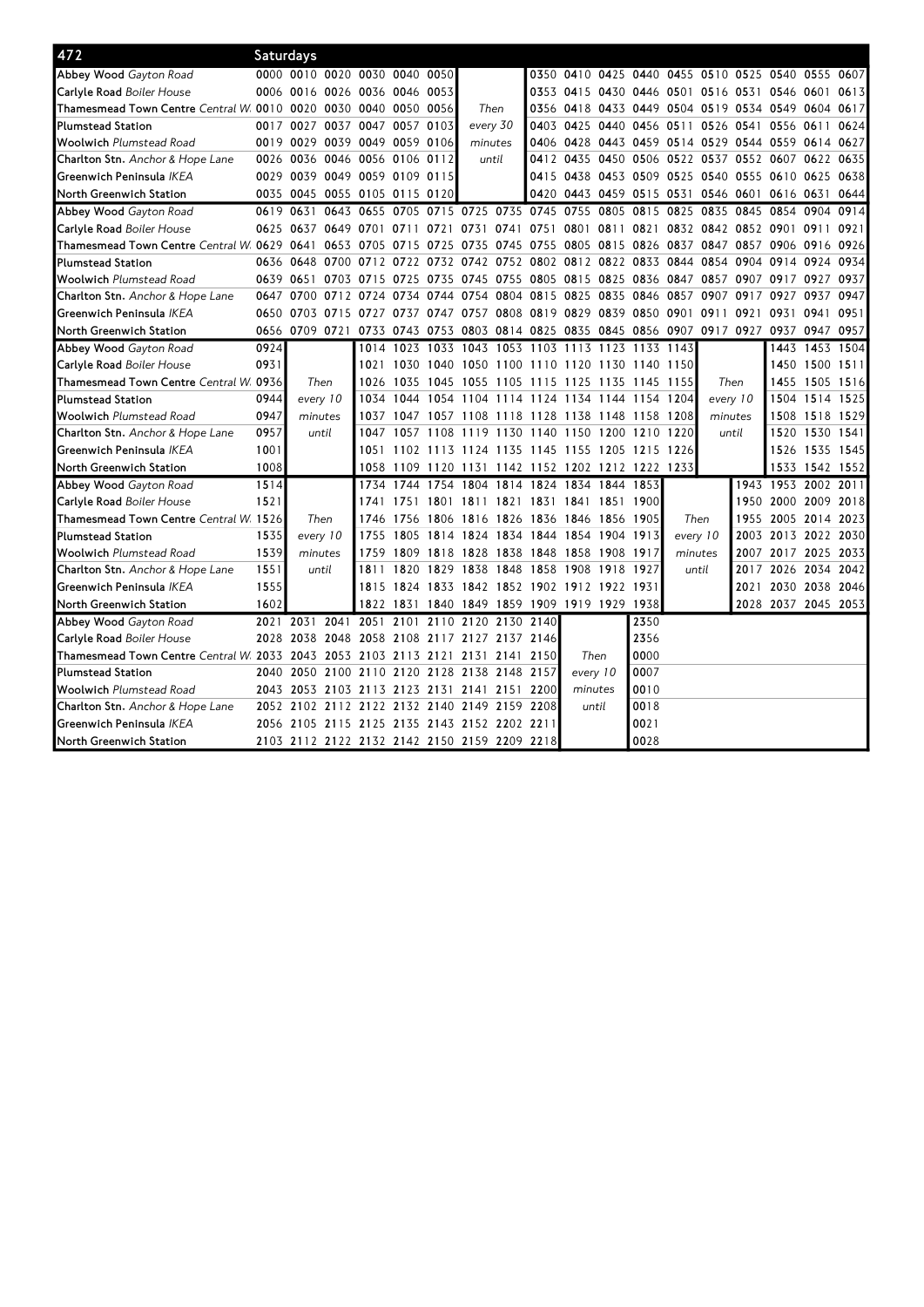| 472                                                            | Sundays   |           |                                         |                |                                    |      |                     |      |                                                        |                     |           |                                                                       |           |          |                               |           |           |
|----------------------------------------------------------------|-----------|-----------|-----------------------------------------|----------------|------------------------------------|------|---------------------|------|--------------------------------------------------------|---------------------|-----------|-----------------------------------------------------------------------|-----------|----------|-------------------------------|-----------|-----------|
| Abbey Wood Gayton Road                                         |           |           | 0000 0010 0020 0030 0040 0050           |                |                                    |      |                     |      |                                                        | 0350 0410 0425 0440 |           |                                                                       |           |          | 0625 0640 0655 0710           |           |           |
| Carlyle Road Boiler House                                      |           |           | 0006 0016 0026 0036 0046 0053           |                |                                    |      |                     |      |                                                        | 0353 0415 0431 0446 |           |                                                                       |           |          | 0631 0646 0701                |           | 0716      |
| Thamesmead Town Centre Central W 0010 0020 0030 0040 0050 0056 |           |           |                                         |                |                                    |      | Then                |      |                                                        | 0356 0419 0435 0450 |           | Then                                                                  |           |          | 0635 0650 0705 0720           |           |           |
| <b>Plumstead Station</b>                                       |           |           | 0017 0027 0037 0047 0057                |                |                                    | 0103 | every 30            |      |                                                        | 0403 0426 0442 0457 |           | every 15                                                              |           |          | 0642 0657 0712                |           | 0727      |
| <b>Woolwich Plumstead Road</b>                                 |           |           | 0020 0030 0040 0050 0100 0106           |                |                                    |      | minutes             |      |                                                        | 0406 0429 0445 0500 |           | minutes                                                               |           |          | 0645 0700 0715 0730           |           |           |
| Charlton Stn. Anchor & Hope Lane                               |           | 0028 0038 | 0048 0058 0108 0112                     |                |                                    |      | until               |      |                                                        | 0412 0435 0452 0507 |           | until                                                                 |           |          | 0652 0708 0723 0738           |           |           |
| Greenwich Peninsula IKEA                                       | 0031      | 0041      |                                         |                | 0051 0101 0111                     | 0115 |                     |      |                                                        | 0415 0438 0455 0510 |           |                                                                       |           |          | 0655 0711 0726                |           | 0741      |
| North Greenwich Station                                        |           |           | 0038 0048 0058 0108 0118 0120           |                |                                    |      |                     |      |                                                        | 0420 0443 0500 0516 |           |                                                                       |           |          | 0701 0717 0732 0747           |           |           |
| Abbey Wood Gayton Road                                         |           | 0725 0740 |                                         | 0755 0809 0823 |                                    |      | 0835 0847 0859 0911 |      |                                                        |                     |           | 0921 0933 0944 0956 1007 1019                                         |           |          |                               |           | 1255      |
| Carlyle Road Boiler House                                      |           | 0731 0746 | 0801 0815 0829                          |                |                                    | 0841 |                     |      | 0853 0905 0917 0927 0939 0950                          |                     |           | 1002 1014 1026                                                        |           |          |                               |           | 1302      |
| Thamesmead Town Centre Central W. 0735 0750                    |           |           |                                         |                |                                    |      |                     |      | 0805 0819 0833 0845 0857 0910 0922 0932 0944 0955      |                     |           | 1007 1019 1031                                                        |           |          | Then                          |           | 1307      |
| <b>Plumstead Station</b>                                       |           | 0742 0757 |                                         |                | 0812 0826 0840 0852 0905 0918 0930 |      |                     |      |                                                        | 0940 0952           | 1003      | 1015 1027 1039                                                        |           |          | every 12                      |           | 1315      |
| <b>Woolwich Plumstead Road</b>                                 |           |           |                                         |                |                                    |      |                     |      | 0745 0800 0815 0829 0843 0855 0908 0921 0933 0944 0956 |                     | 1007      | 1019 1031                                                             |           | 1043     | minutes                       |           | 1319      |
| Charlton Stn. Anchor & Hope Lane                               |           |           |                                         |                |                                    |      |                     |      | 0753 0808 0824 0838 0852 0904 0918 0931 0943 0955      | 1007                | 1019      | 1031                                                                  | 1043 1055 |          |                               | until     | 1331      |
| Greenwich Peninsula IKEA                                       |           | 0756 0811 | 0827 0841                               |                |                                    |      |                     |      | 0856 0908 0922 0935 0947 0959 1011                     |                     | 1023      | 1035 1047 1100                                                        |           |          |                               |           | 1336      |
| North Greenwich Station                                        |           | 0802 0817 |                                         |                |                                    |      |                     |      |                                                        |                     |           | 0833 0847 0902 0914 0928 0941 0953 1005 1018 1030 1042 1054 1107      |           |          |                               |           | 1343      |
| Abbey Wood Gayton Road                                         |           | 1307 1319 | 1331                                    | 1343           | 1355                               |      | 1407 1419 1431      |      |                                                        | 1631                | 1643      | 1655                                                                  | 1707      |          | 1719 1731 1743 1755           |           |           |
| Carlyle Road Boiler House                                      |           | 1314 1326 | 1338 1350                               |                |                                    |      | 1402 1414 1426 1438 |      |                                                        | 1638                | 1650      | 1702 1713 1725                                                        |           |          | 1737                          | 1749      | 1801      |
| Thamesmead Town Centre Central W 1319 1331                     |           |           | 1343                                    | 1355           | 1407                               | 1419 | 1431                | 1443 | Then                                                   | 1643                | 1655      | 1707                                                                  | 1718      | 1730     | 1742                          | 1754      | 1806      |
| <b>Plumstead Station</b>                                       |           | 1327 1339 | 1351                                    | 1403           | 1415                               |      | 1427 1439 1451      |      | every 12                                               | 1651                | 1703      | 1715                                                                  | 1726      | 1738     | 1750                          | 1802      | 1814      |
| <b>Woolwich Plumstead Road</b>                                 |           |           | 1331 1343 1355 1407 1419 1430 1442 1454 |                |                                    |      |                     |      | minutes                                                | 1654                | 1706      |                                                                       |           |          | 1718 1729 1741 1753 1805 1817 |           |           |
| Charlton Stn. Anchor & Hope Lane                               |           | 1343 1355 | 1407 1419 1431                          |                |                                    |      | 1442 1453 1504      |      | until                                                  | 1704                | 1716      | 1728                                                                  |           |          | 1739 1751 1803                | 1815 1827 |           |
| Greenwich Peninsula IKEA                                       |           | 1349 1401 | 1413 1425 1437 1448 1459 1509           |                |                                    |      |                     |      |                                                        | 1709                | 1720      |                                                                       |           |          | 1732 1743 1755 1807 1819 1830 |           |           |
| North Greenwich Station                                        | 1356      | 1408      |                                         |                | 1420 1432 1444 1455 1506 1516      |      |                     |      |                                                        |                     | 1716 1727 |                                                                       |           |          | 1739 1750 1802 1814 1826 1837 |           |           |
| Abbey Wood Gayton Road                                         |           | 1807 1819 | 1831                                    | 1843           | 1855                               | 1907 | 1919 1930 1941      |      |                                                        | 1952 2004           | 2018      | 2028                                                                  | 2040      |          |                               | 2216      | 2228      |
| Carlyle Road Boiler House                                      |           | 1813 1825 |                                         |                |                                    |      |                     |      |                                                        |                     |           | 1837 1849 1901 1913 1925 1936 1947 1958 2010 2024 2035 2046           |           |          |                               |           | 2222 2234 |
| Thamesmead Town Centre Central W 1818 1830                     |           |           | 1842 1854                               |                | 1906                               |      |                     |      | 1918 1930 1941 1952 2003 2015 2028                     |                     |           | 2039 2050                                                             |           |          | Then                          |           | 2226 2238 |
| <b>Plumstead Station</b>                                       | 1826      | 1838      | 1850 1902                               |                | 1914 1926                          |      | 1937                | 1948 | 1959                                                   | 2010 2022 2035      |           | 2046 2057                                                             |           | every 12 |                               | 2233      | 2245      |
| <b>Woolwich Plumstead Road</b>                                 | 1829      | 1841      | 1853                                    | 1905           | 1917                               | 1929 | 1940 1951           |      | 2002                                                   | 2013 2025 2038      |           | 2049 2100                                                             |           |          | minutes                       | 2236      | 2248      |
| Charlton Stn. Anchor & Hope Lane                               | 1839 1851 |           | 1903                                    | 1915           | 1927                               | 1938 | 1949 2000           |      | 2011                                                   | 2022 2034           | 2046      | 2057                                                                  | 2108      |          | until                         | 2244      | 2255      |
| Greenwich Peninsula IKEA                                       |           |           |                                         |                |                                    |      |                     |      |                                                        |                     |           | 1842 1854 1906 1918 1930 1941 1952 2003 2014 2025 2037 2049 2100 2111 |           |          |                               |           | 2247 2258 |
| North Greenwich Station                                        |           |           |                                         |                |                                    |      |                     |      |                                                        |                     |           | 1849 1901 1913 1925 1937 1948 1959 2010 2021 2032 2044 2056 2107 2118 |           |          |                               |           | 2254 2305 |
| Abbey Wood Gayton Road                                         |           | 2240 2252 |                                         |                | 2352                               |      |                     |      |                                                        |                     |           |                                                                       |           |          |                               |           |           |
| Carlyle Road Boiler House                                      |           | 2246 2258 |                                         |                | 2358                               |      |                     |      |                                                        |                     |           |                                                                       |           |          |                               |           |           |
| Thamesmead Town Centre Central W. 2250 2302                    |           |           | Then                                    |                | 0002                               |      |                     |      |                                                        |                     |           |                                                                       |           |          |                               |           |           |
| <b>Plumstead Station</b>                                       |           | 2257 2309 | every 12                                |                | 0009                               |      |                     |      |                                                        |                     |           |                                                                       |           |          |                               |           |           |
| <b>Woolwich Plumstead Road</b>                                 | 2300 2311 |           | minutes                                 |                | 0011                               |      |                     |      |                                                        |                     |           |                                                                       |           |          |                               |           |           |
| Charlton Stn. Anchor & Hope Lane                               |           | 2307 2318 |                                         | until          | 0018                               |      |                     |      |                                                        |                     |           |                                                                       |           |          |                               |           |           |
| Greenwich Peninsula IKEA                                       | 2310 2321 |           |                                         |                | 0021                               |      |                     |      |                                                        |                     |           |                                                                       |           |          |                               |           |           |
| North Greenwich Station                                        |           | 2317 2328 |                                         |                | 0028                               |      |                     |      |                                                        |                     |           |                                                                       |           |          |                               |           |           |

Operated by Stagecoach London www.londonbusroutes.net 14.5.22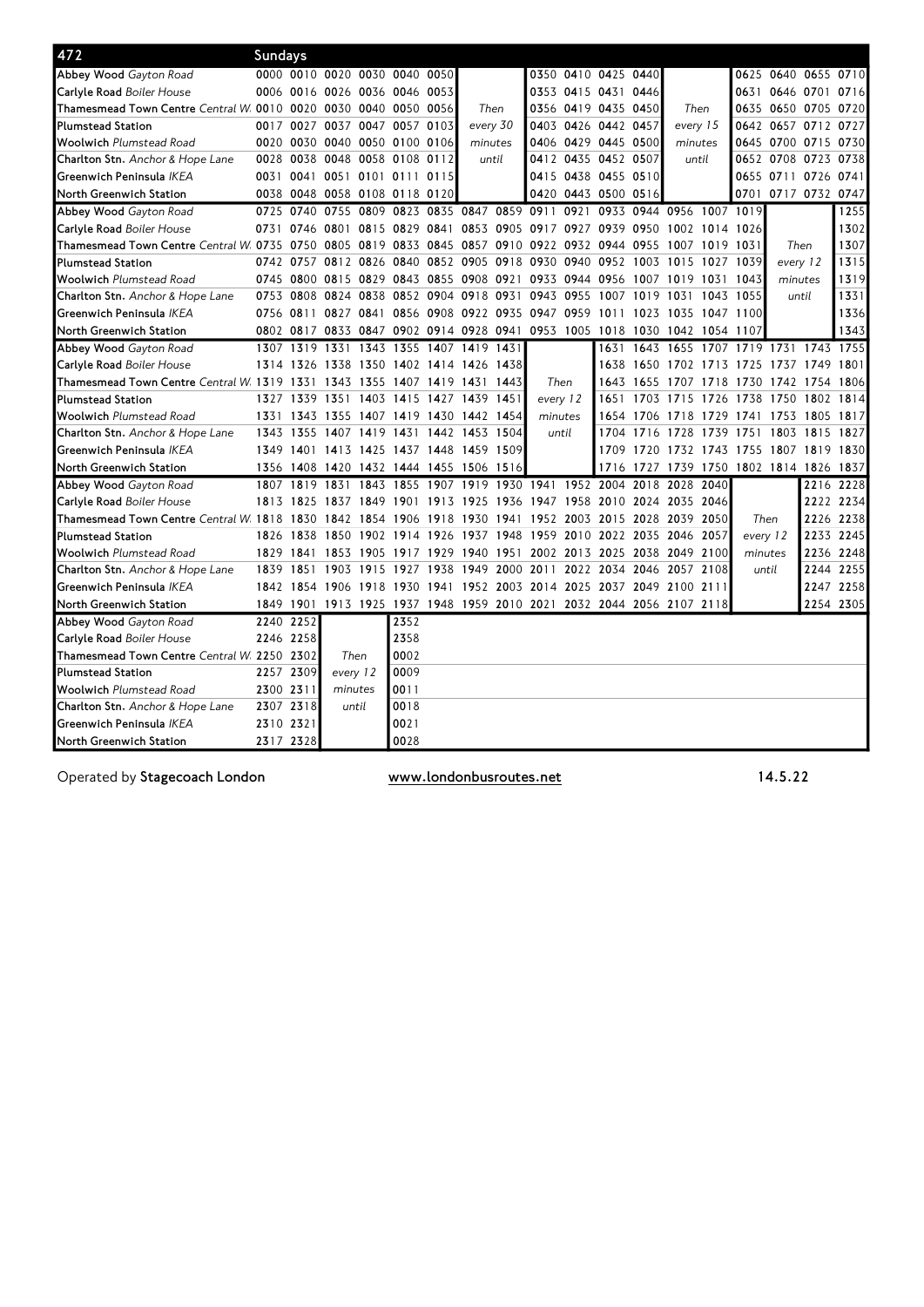## 472 North Greenwich – Woolwich – Abbey Wood

| 472                                                                                                                         | <b>Mondays to Fridays</b> |                                    |           |          |           |           |                                    |                                    |                                                                       |                                           |                          |           |                     |           |           |                                                                                           |                |      |
|-----------------------------------------------------------------------------------------------------------------------------|---------------------------|------------------------------------|-----------|----------|-----------|-----------|------------------------------------|------------------------------------|-----------------------------------------------------------------------|-------------------------------------------|--------------------------|-----------|---------------------|-----------|-----------|-------------------------------------------------------------------------------------------|----------------|------|
|                                                                                                                             | <b>MX</b>                 | MO.                                | <b>MX</b> | MX.      | MO        | МX        | <b>MO</b>                          | МX                                 | MO                                                                    | <b>MX</b>                                 | MO                       | МX        | <b>MO</b>           | МX        | MX.       | MO                                                                                        |                |      |
| North Greenwich Station                                                                                                     | 0000                      |                                    |           |          |           |           |                                    |                                    | 0008 0010 0020 0020 0031 0032 0041 0044 0051                          |                                           |                          |           | 0056 0101 0108 0111 |           |           | 0122 0120 0130 0200                                                                       |                |      |
| Greenwich Peninsula IKEA                                                                                                    |                           |                                    |           |          |           |           |                                    |                                    |                                                                       |                                           |                          |           |                     |           |           | 0004 0014 0014 0024 0026 0035 0038 0045 0050 0055 0102 0105 0114 0115 0125 0126 0135 0205 |                |      |
| <b>Charlton Station Woolwich Road</b>                                                                                       |                           | 0008 0018                          |           |          |           |           |                                    |                                    | 0018 0028 0030 0039 0042 0049 0054 0059 0106 0109 0118                |                                           |                          |           |                     | 0119      |           | 0129 0130 0139 0209                                                                       |                |      |
| <b>Woolwich Arsenal Station</b>                                                                                             |                           |                                    |           |          |           |           |                                    |                                    |                                                                       |                                           |                          |           |                     |           |           | 0017 0027 0027 0037 0039 0048 0051 0057 0103 0107 0115 0117 0127 0127 0137 0139 0148 0218 |                |      |
| <b>Plumstead</b> Bus Garage                                                                                                 | 0021                      |                                    |           |          |           |           |                                    |                                    |                                                                       |                                           |                          |           |                     |           |           | 0030 0031 0041 0042 0051 0054 0100 0106 0110 0118 0120 0130 0130 0140 0142 0151 0221      |                |      |
| Thamesmead Town Centre Central W. 0028 0037 0038 0048 0049 0058 0101 0107 0113 0117 0125 0127 0137 0137                     |                           |                                    |           |          |           |           |                                    |                                    |                                                                       |                                           |                          |           |                     |           |           | 0147 0149 0200                                                                            |                | 0230 |
| Carlyle Road Boiler House                                                                                                   |                           | 0032 0041                          |           |          |           |           |                                    |                                    | 0042 0052 0053 0102 0105 0111 0117 0121 0129 0131 0141 0141           |                                           |                          |           |                     |           |           | 0151 0153 0203 0233                                                                       |                |      |
| Abbey Wood Gayton Road                                                                                                      |                           |                                    |           |          |           |           |                                    |                                    |                                                                       |                                           |                          |           |                     |           |           | 0038 0047 0048 0058 0059 0108 0111 0117 0123 0127 0135 0137 0147 0147 0157 0159 0207 0237 |                |      |
| North Greenwich Station                                                                                                     |                           | 0230 0300                          |           |          |           |           |                                    | 0330 0400 0430 0450 0502 0514 0526 |                                                                       | 0536 0546 0556 0604                       |                          |           |                     |           |           | 0612 0620 0628 0636                                                                       |                | 0644 |
| Greenwich Peninsula IKEA                                                                                                    |                           |                                    |           |          |           |           |                                    |                                    |                                                                       |                                           |                          |           |                     |           |           | 0235 0305 0335 0405 0435 0455 0507 0519 0531 0541 0551 0601 0609 0617 0625 0633 0641 0649 |                |      |
| <b>Charlton Station</b> Woolwich Road                                                                                       |                           |                                    |           |          |           |           |                                    |                                    | 0239 0309 0339 0409 0439 0459 0511 0523 0535 0545 0555 0605 0613 0621 |                                           |                          |           |                     |           |           | 0629 0637 0645 0653                                                                       |                |      |
| <b>Woolwich Arsenal Station</b>                                                                                             |                           |                                    |           |          |           |           |                                    |                                    |                                                                       |                                           |                          |           |                     |           |           | 0248 0318 0348 0418 0448 0507 0519 0531 0543 0553 0603 0613 0622 0630 0638 0646 0654      |                | 0702 |
| <b>Plumstead Bus Garage</b>                                                                                                 |                           |                                    |           |          |           |           |                                    |                                    | 0251 0321 0351 0421 0451 0510 0522 0534 0546 0556 0606 0616 0625      |                                           |                          |           |                     |           |           | 0633 0641 0649 0657 0705                                                                  |                |      |
| Thamesmead Town Centre Central W. 0300 0330 0400 0430 0500 0517 0529 0541 0553 0603 0613 0623 0632 0640 0648 0656 0704 0713 |                           |                                    |           |          |           |           |                                    |                                    |                                                                       |                                           |                          |           |                     |           |           |                                                                                           |                |      |
| <b>Carlyle Road</b> Boiler House                                                                                            |                           |                                    |           |          |           |           |                                    |                                    |                                                                       |                                           |                          |           |                     |           |           | 0303 0333 0403 0433 0503 0522 0534 0547 0559 0609 0619 0629 0638 0646 0654 0702 0710 0720 |                |      |
| Abbey Wood Gayton Road                                                                                                      |                           | 0307 0337 0407 0437 0507 0529 0541 |           |          |           |           |                                    |                                    | 0554 0606 0616 0626 0636 0645                                         |                                           |                          |           |                     | 0653 0701 |           |                                                                                           | 0709 0718 0728 |      |
| North Greenwich Station                                                                                                     |                           | 0652 0659 0705 0712 0719           |           |          |           |           |                                    | 0807                               | 0815                                                                  | 0823 0831                                 |                          |           | 0840 0848           |           |           | 0856 0904 0912 0919 0927                                                                  |                |      |
| Greenwich Peninsula IKEA                                                                                                    |                           | 0657 0704 0710 0718 0725           |           |          |           |           |                                    |                                    | 0813 0821                                                             |                                           |                          |           |                     |           |           | 0829 0837 0846 0854 0902 0910 0918 0925                                                   |                | 0933 |
| <b>Charlton Station</b> Woolwich Road                                                                                       |                           | 0701 0708 0715 0723 0730           |           |          |           |           | Then                               |                                    | 0818 0826                                                             |                                           |                          |           |                     |           |           | 0834 0842 0851 0859 0907 0915 0923 0930 0938                                              |                |      |
| <b>Woolwich Arsenal Station</b>                                                                                             |                           | 0710 0718 0726 0734 0741           |           |          |           |           | every 8                            |                                    |                                                                       |                                           |                          |           |                     |           |           | 0829 0837 0845 0853 0902 0910 0918 0926 0934 0942 0950                                    |                |      |
| <b>Plumstead Bus Garage</b>                                                                                                 |                           | 0714 0722 0730 0738 0746           |           |          |           |           | minutes                            |                                    | 0834 0842 0850 0858 0907 0915                                         |                                           |                          |           |                     |           |           | 0923 0931 0939 0947 0955                                                                  |                |      |
| Thamesmead Town Centre Central W. 0722 0730 0738 0746 0754                                                                  |                           |                                    |           |          |           |           | until                              |                                    | 0842 0850                                                             |                                           | 0858 0906 0915 0923      |           |                     | 0931      |           | 0939 0947 0955                                                                            |                | 1003 |
| Carlyle Road Boiler House                                                                                                   |                           | 0729 0737 0745 0753 0801           |           |          |           |           |                                    |                                    |                                                                       |                                           |                          |           |                     |           |           | 0849 0856 0904 0912 0921 0929 0937 0945 0953 1001 1009                                    |                |      |
| Abbey Wood Gayton Road                                                                                                      |                           | 0737 0745 0753 0801 0809           |           |          |           |           |                                    |                                    |                                                                       |                                           |                          |           |                     |           |           | 0857 0904 0912 0920 0928 0936 0944 0952 1000 1008                                         |                | 1016 |
| North Greenwich Station                                                                                                     | 0935                      |                                    |           |          | 1031 1039 |           |                                    |                                    |                                                                       |                                           |                          |           |                     |           |           | 1407 1414 1421 1428 1436 1444 1452 1458 1506 1514                                         |                | 1522 |
| Greenwich Peninsula IKEA                                                                                                    | 0941                      |                                    |           |          | 1037 1045 |           |                                    |                                    | 1413 1420                                                             |                                           |                          |           |                     |           |           | 1427 1434 1442 1450 1458 1504 1512 1520                                                   |                | 1528 |
| <b>Charlton Station Woolwich Road</b>                                                                                       | 0946                      | Then                               |           |          | 1042 1050 |           | Then                               |                                    | 1418 1425                                                             |                                           | 1432 1439 1447 1455 1503 |           |                     |           |           | 1509 1517 1525                                                                            |                | 1533 |
| <b>Woolwich Arsenal Station</b>                                                                                             | 0958                      | every 8                            |           |          | 1054 1103 |           | every 8                            | 1431                               | 1438                                                                  |                                           | 1445 1452 1500 1508      |           |                     | 1516      | 1523 1531 |                                                                                           | 1539           | 1547 |
| <b>Plumstead Bus Garage</b>                                                                                                 | 1003                      |                                    | minutes   |          | 1059 1108 |           | minutes                            |                                    |                                                                       |                                           |                          |           |                     |           |           | 1436 1443 1450 1457 1505 1513 1521 1528 1536 1544 1552                                    |                |      |
| Thamesmead Town Centre Central W 1011                                                                                       |                           |                                    | until     |          | 1107 1116 |           | until                              | 1444                               |                                                                       | 1451 1458 1505 1513 1521 1529             |                          |           |                     |           |           | 1537 1545 1553                                                                            |                | 1601 |
| <b>Carlyle Road</b> Boiler House                                                                                            | 1017                      |                                    |           |          | 1113 1122 |           |                                    |                                    |                                                                       |                                           |                          |           |                     |           |           | 1450 1457 1504 1511 1519 1527 1535 1543 1551 1559                                         |                | 1607 |
| Abbey Wood Gayton Road                                                                                                      | 1024                      |                                    |           |          | 1120 1129 |           |                                    |                                    | 1457 1504 1511                                                        |                                           | 1519 1527 1535           |           |                     | 1543      |           | 1551 1559 1607                                                                            |                | 1615 |
| North Greenwich Station                                                                                                     | 1529                      | 1538 1546 1554 1602 1610 1619      |           |          |           |           |                                    |                                    |                                                                       | 1739                                      | 1747                     |           |                     |           |           | 1755 1804 1813 1821 1829 1837 1845                                                        |                |      |
| Greenwich Peninsula IKEA                                                                                                    |                           | 1536 1544 1552 1600 1608 1616 1625 |           |          |           |           |                                    |                                    |                                                                       | 1745                                      |                          |           | 1753 1801 1810 1819 |           |           | 1827 1835 1843                                                                            |                | 1851 |
| <b>Charlton Station</b> Woolwich Road                                                                                       |                           | 1541 1549 1557 1605 1614 1622 1631 |           |          |           |           |                                    |                                    | Then                                                                  | 1751                                      | 1759                     | 1807 1816 |                     | 1825      | 1833 1841 |                                                                                           | 1849           | 1856 |
| <b>Woolwich Arsenal Station</b>                                                                                             |                           | 1555 1603 1611 1619 1628 1637 1646 |           |          |           |           |                                    |                                    | every 8                                                               | 1806                                      |                          |           | 1814 1822 1831 1840 |           |           | 1847 1854                                                                                 | 1901           | 1908 |
| Plumstead Bus Garage                                                                                                        | 1600                      | 1608 1616 1625 1634 1643 1652      |           |          |           |           |                                    |                                    | minutes                                                               |                                           |                          |           |                     |           |           | 1812 1820 1828 1837 1844 1851 1858 1905                                                   |                | 1912 |
| Thamesmead Town Centre Central W 1609 1617 1625 1634 1643 1652 1701                                                         |                           |                                    |           |          |           |           |                                    |                                    | until                                                                 |                                           |                          |           |                     |           |           | 1821 1829 1837 1845 1852 1859 1906 1913 1920                                              |                |      |
| Carlyle Road Boiler House                                                                                                   |                           |                                    |           |          |           |           | 1615 1623 1631 1640 1649 1658 1707 |                                    |                                                                       |                                           |                          |           |                     |           |           | 1827 1834 1842 1850 1857 1904 1911 1918 1925                                              |                |      |
| Abbey Wood Gayton Road                                                                                                      |                           | 1623 1631 1639 1648 1657 1706 1715 |           |          |           |           |                                    |                                    |                                                                       |                                           |                          |           |                     |           |           | 1835 1841 1849 1857 1904 1911 1918 1925 1932                                              |                |      |
| North Greenwich Station                                                                                                     |                           |                                    |           |          |           |           |                                    |                                    |                                                                       |                                           |                          |           |                     |           |           | 1853 1901 1909 1917 1925 1933 1941 1949 1957 2004 2012 2020 2030 2040 2050 2100 2110 2120 |                |      |
| Greenwich Peninsula IKEA                                                                                                    |                           |                                    |           |          |           |           |                                    |                                    |                                                                       |                                           |                          |           |                     |           |           | 1859 1907 1915 1923 1931 1939 1947 1955 2003 2010 2018 2026 2036 2046 2056 2106 2116 2125 |                |      |
| Charlton Station Woolwich Road                                                                                              |                           |                                    |           |          |           |           |                                    |                                    |                                                                       |                                           |                          |           |                     |           |           | 1904 1912 1920 1928 1936 1944 1952 2000 2008 2015 2023 2031 2041 2051 2101 2111 2121 2130 |                |      |
| <b>Woolwich Arsenal Station</b>                                                                                             |                           |                                    |           |          |           |           |                                    |                                    |                                                                       |                                           |                          |           |                     |           |           | 1916 1924 1932 1940 1948 1956 2004 2011 2019 2026 2034 2042 2051 2101 2111 2121 2131 2140 |                |      |
| <b>Plumstead Bus Garage</b>                                                                                                 |                           |                                    |           |          |           |           |                                    |                                    |                                                                       |                                           |                          |           |                     |           |           | 1920 1928 1936 1944 1952 2000 2008 2015 2023 2030 2038 2046 2055 2105 2115 2125 2135 2144 |                |      |
| Thamesmead Town Centre Central W. 1928 1936 1944 1952 1959 2007 2015 2022 2030 2037 2045 2053 2102 2112 2122 2132 2142 2151 |                           |                                    |           |          |           |           |                                    |                                    |                                                                       |                                           |                          |           |                     |           |           |                                                                                           |                |      |
| <b>Carlyle Road</b> Boiler House                                                                                            |                           |                                    |           |          |           |           |                                    |                                    |                                                                       |                                           |                          |           |                     |           |           | 1933 1941 1949 1957 2004 2012 2020 2027 2035 2042 2050 2058 2107 2117 2126 2136 2146 2155 |                |      |
| Abbey Wood Gayton Road                                                                                                      |                           |                                    |           |          |           |           |                                    |                                    |                                                                       |                                           |                          |           |                     |           |           | 1940 1948 1956 2004 2011 2019 2027 2034 2042 2049 2057 2105 2114 2124 2133 2143 2153 2202 |                |      |
| North Greenwich Station                                                                                                     |                           | 2130 2140                          |           |          |           | 2230 2240 |                                    |                                    |                                                                       | 2330 2340 2350                            |                          |           |                     |           |           |                                                                                           |                |      |
|                                                                                                                             |                           |                                    |           |          |           |           |                                    |                                    |                                                                       |                                           |                          |           |                     |           |           |                                                                                           |                |      |
| Greenwich Peninsula <i>IKEA</i>                                                                                             |                           | 2135 2145                          |           |          |           | 2235 2245 |                                    |                                    |                                                                       | 2335 2344 2354                            |                          |           |                     |           |           |                                                                                           |                |      |
| Charlton Station Woolwich Road                                                                                              |                           | 2140 2150                          |           | Then     |           | 2240 2249 |                                    | Then                               |                                                                       | 2339 2348 2358                            |                          |           |                     |           |           |                                                                                           |                |      |
| <b>Woolwich Arsenal Station</b>                                                                                             |                           | 2150 2200                          |           | every 10 |           | 2250 2259 |                                    | every 10                           |                                                                       | 2349 2358 0008                            |                          |           |                     |           |           |                                                                                           |                |      |
| <b>Plumstead</b> Bus Garage                                                                                                 |                           | 2154 2204                          |           | minutes  |           | 2254 2303 |                                    | minutes                            |                                                                       | 2353 0002 0012                            |                          |           |                     |           |           |                                                                                           |                |      |
| Thamesmead Town Centre Central W 2201 2210                                                                                  |                           |                                    |           | until    |           | 2300 2310 |                                    | until                              |                                                                       | 0000 0009 0019                            |                          |           |                     |           |           |                                                                                           |                |      |
| <b>Carlyle Road</b> Boiler House                                                                                            |                           | 2205 2214                          |           |          |           | 2304 2314 |                                    |                                    |                                                                       | 0004 0013 0023                            |                          |           |                     |           |           |                                                                                           |                |      |
| Abbey Wood Gayton Road                                                                                                      |                           | 2211 2220                          |           |          |           | 2310 2320 |                                    |                                    |                                                                       | 0010 0019 0029                            |                          |           |                     |           |           |                                                                                           |                |      |
| Notes:                                                                                                                      |                           | MO - Operates on Mondays only      |           |          |           |           |                                    |                                    |                                                                       | MX - Operates on Tuesdays to Fridays only |                          |           |                     |           |           |                                                                                           |                |      |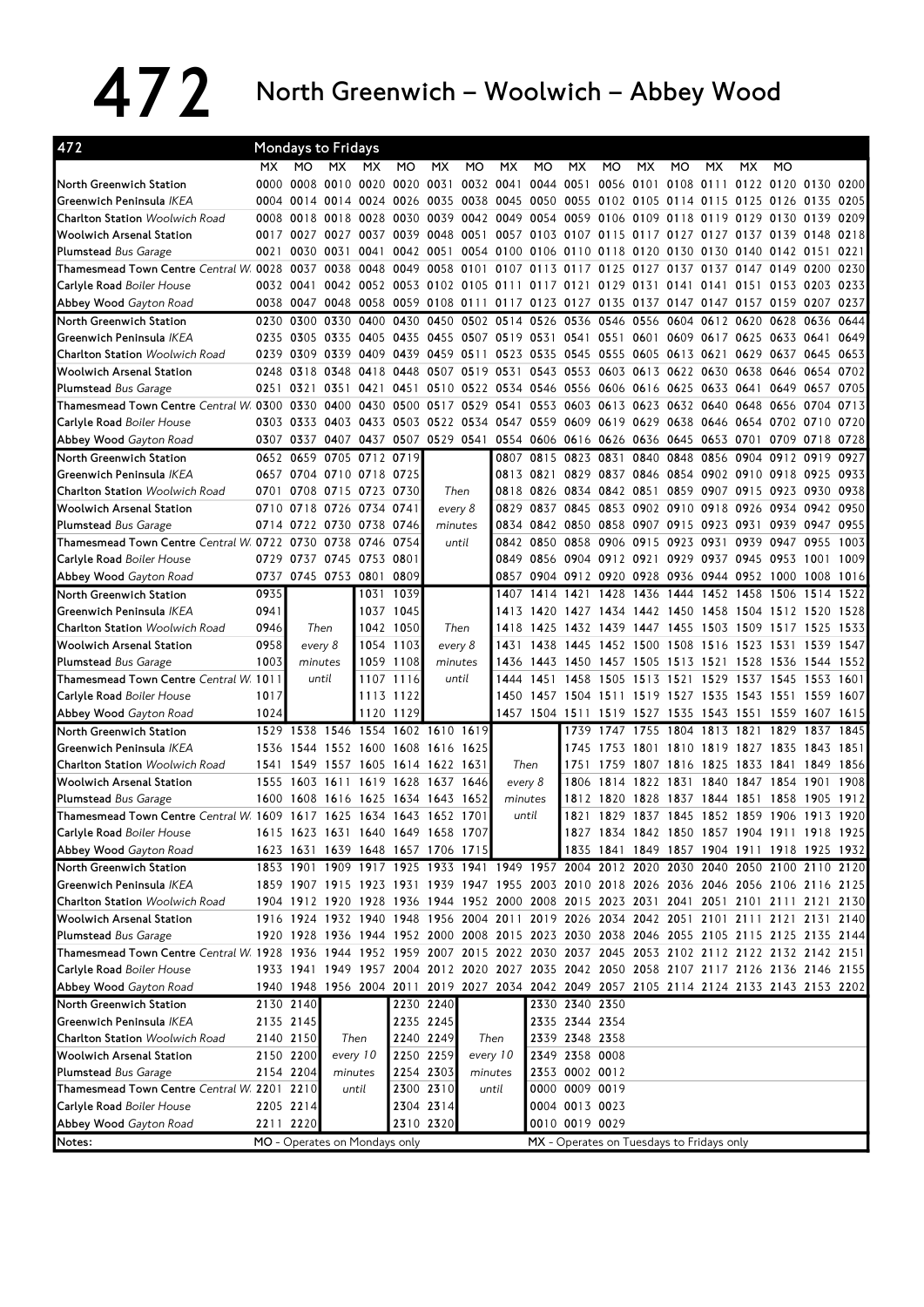| 472                                             | Saturdays |                |                     |                     |           |                                                             |                |                                                                  |          |           |                     |                |           |                                    |           |                |           |      |
|-------------------------------------------------|-----------|----------------|---------------------|---------------------|-----------|-------------------------------------------------------------|----------------|------------------------------------------------------------------|----------|-----------|---------------------|----------------|-----------|------------------------------------|-----------|----------------|-----------|------|
| North Greenwich Station                         |           |                | 0000 0010 0020 0031 |                     | 0041      |                                                             |                | 0051 0101 0111 0122 0130 0200 0230 0300 0330 0400 0430 0450 0510 |          |           |                     |                |           |                                    |           |                |           |      |
| Greenwich Peninsula <i>IKEA</i>                 |           | 0004 0014      | 0024                | 0035                | 0045      | 0055                                                        |                | 0105 0115 0125                                                   |          |           | 0135 0205 0235 0305 |                |           | 0335                               | 0405 0435 |                | 0455      | 0515 |
| <b>Charlton Station</b> Woolwich Road           |           | 0008 0018      | 0028                | 0039                | 0049      | 0059                                                        | 0109           | 0119 0129                                                        |          | 0139 0209 |                     | 0239 0309      |           | 0339                               | 0409 0439 |                | 0459      | 0519 |
| Woolwich Arsenal Station                        | 0017      | 0027           | 0037                | 0048                | 0057      | 0107                                                        | 0117           | 0127 0137                                                        |          | 0148      | 0218                | 0248           | 0318      | 0348                               | 0418 0448 |                | 0507      | 0527 |
| <b>Plumstead</b> Bus Garage                     | 0021      | 0031           | 0041                | 0051                | 0100      | 0110                                                        | 0120           | 0130 0140                                                        |          | 0151 0221 |                     | 0251           | 0321      | 0351                               |           | 0421 0451      | 0510 0530 |      |
| Thamesmead Town Centre $\emph{Central W.}$ 0028 |           | 0038           | 0048                | 0058                | 0107      | 0117                                                        | 0127           | 0137 0147                                                        |          | 0200      | 0230                | 0300           | 0330      | 0400                               | 0430 0500 |                | 0517      | 0537 |
| <b>Carlyle Road</b> Boiler House                |           | 0032 0042      |                     | 0052 0102 0111      |           | 0121                                                        | 0131           | 0141 0151                                                        |          |           | 0203 0233 0303 0333 |                |           | 0403 0433 0503 0522                |           |                |           | 0542 |
| <b>Abbey Wood</b> Gayton Road                   |           | 0038 0048      | 0058                | 0108                | 0117 0127 |                                                             | 0137           | 0147 0157                                                        |          | 0207 0237 |                     | 0307           | 0337      | 0407                               | 0437 0507 |                | 0528      | 0548 |
| North Greenwich Station                         | 0525      | 0540           | 0555                | 0610                | 0625      | 0637                                                        | 0649           | 0701                                                             | 0713     | 0725      | 0735                | 0745           | 0755      | 0804                               | 0813 0822 |                | 0832      | 0842 |
| Greenwich Peninsula <i>IKEA</i>                 |           | 0530 0545      |                     |                     |           | 0600 0615 0630 0642 0654 0706 0718 0730 0740 0750 0800 0809 |                |                                                                  |          |           |                     |                |           |                                    |           | 0818 0827 0837 |           | 0847 |
| <b>Charlton Station</b> Woolwich Road           |           | 0534 0549      |                     | 0604 0619 0634 0646 |           |                                                             |                | 0658 0710 0722                                                   |          |           | 0734 0744           | 0754           | 0804      | 0814                               |           | 0823 0832 0842 |           | 0852 |
| Woolwich Arsenal Station                        |           | 0542 0557      | 0612 0627           |                     |           | 0642 0654 0706                                              |                | 0719 0731                                                        |          | 0743      | 0753                | 0803           | 0812 0823 |                                    |           | 0832 0841      | 0851      | 0901 |
| <b>Plumstead</b> Bus Garage                     |           | 0545 0600      | 0615                | 0631                |           | 0646 0658                                                   | 0710           | 0723 0735                                                        |          | 0747      | 0757                | 0807           | 0816      | 0827                               | 0836 0846 |                | 0856      | 0906 |
| Thamesmead Town Centre Central W 0552 0607      |           |                | 0622 0638           |                     | 0653      | 0705                                                        | 0717           | 0730 0742                                                        |          | 0754      | 0804                | 0814           | 0823      | 0834                               | 0844 0854 |                | 0904      | 0915 |
| <b>Carlvle Road</b> Boiler House                | 0557      |                |                     |                     |           | 0612 0627 0643 0658 0710 0722 0735 0747 0759 0809 0819 0828 |                |                                                                  |          |           |                     |                |           | 0839                               | 0849 0859 |                | 0909      | 0920 |
| Abbey Wood Gayton Road                          |           | 0603 0618      |                     |                     |           | 0634 0650 0705 0717 0729 0742 0754 0806 0816 0826 0835      |                |                                                                  |          |           |                     |                |           | 0846 0856 0906 0916 0927           |           |                |           |      |
| North Greenwich Station                         | 0851      | 0901           | 0911                | 0921                | 0931      | 0940 0950                                                   |                | 1000 1010                                                        |          | 1020      | 1030 1040           |                | 1050      | 1100                               | 1110      | 1120           | 1130      | 1140 |
| Greenwich Peninsula <i>IKEA</i>                 |           | 0856 0906      | 0916                | 0926                | 0936 0946 |                                                             | 0956           | 1006 1016                                                        |          | 1026      | 1036 1046           |                | 1056      | 1106                               | 1116      | 1126           | 1136      | 1146 |
| <b>Charlton Station</b> Woolwich Road           | 0901      | 0911           | 0921                | 0931                | 0941      | 0951                                                        | 1001           | 1011                                                             | 1021     | 1031      | 1041                | 1051           | 1101      | 1111                               | 1121      | 1131           | 1142      | 1152 |
| Woolwich Arsenal Station                        | 0911      | 0921           | 0931                | 0941                | 0951      | 1001                                                        | 1011           | 1021 1031                                                        |          | 1041      | 1051                | 1102           | 1112 1123 |                                    | 1133      | 1143           | 1154      | 1205 |
| <b>Plumstead</b> Bus Garage                     | 0916      | 0926           | 0936                | 0946                | 0956      | 1006                                                        | 1016           | 1026                                                             | 1036     | 1046      | 1056                | 1107           | 111/      | 1128                               | 1138      | 1148           | 1159      | 1210 |
| Thamesmead Town Centre Central W. 0925          |           | 0935           | 0945                | 0954                | 1004      | 1014                                                        | 1024           | 1034                                                             | 1044     | 1054      | 1104                | 1115           | 11<br>25  | 1136                               | 1146      | 1156           | 1207      | 1218 |
| <b>Carlyle Road</b> Boiler House                | 0930      | 0940           | 0950                | 1000                | 1010      | 1020                                                        | 1030           | 1040                                                             | 1050     | 1100      | 1110                | 1121           | 1131      | 1142                               | 1152 1202 |                | 1213      | 1224 |
| <b>Abbey Wood</b> Gayton Road                   |           | 0937 0947 0957 |                     |                     |           | 1007 1017 1027 1037 1047 1057 1107                          |                |                                                                  |          |           |                     |                |           | 1118 1129 1139 1150 1200 1210 1221 |           |                |           | 1232 |
| North Greenwich Station                         | 1150      | 1200 1211      |                     |                     |           | 1521                                                        | 1531 1541      |                                                                  |          |           | 1741                | 1751           | 1801      | 1811                               | 1821      | 1831           | 1841      | 1851 |
| Greenwich Peninsula <i>IKEA</i>                 | 1156      | 1206           | 1217                |                     |           | 1527                                                        | 1538 1548      |                                                                  |          |           | 1748                | 1758           | 1808      | 1818                               | 1828 1838 |                | 1848      | 1858 |
| <b>Charlton Station Woolwich Road</b>           |           | 1202 1212      | 1223                | Then                |           | 1533                                                        | 1544           | 1554                                                             | Then     |           | 1754                | 1804           | 1814      | 1824                               | 1833 1843 |                | 1853      | 1903 |
| Woolwich Arsenal Station                        |           | 1215 1225      | 1236                | every 10            |           | 1546                                                        | 1557           | 1607                                                             | every 10 |           | 1807                | 1817           | 1827      | 1836                               | 1845 1855 |                | 1905      | 1915 |
| Plumstead Bus Garage                            |           | 1220 1230 1241 |                     | minutes             |           | 1551                                                        | 1602 1612      |                                                                  | minutes  |           | 1812                | 1822           | 1832 1841 |                                    | 1850 1900 |                | 1910      | 1919 |
| Thamesmead Town Centre $\emph{Central W}$ 1228  |           | 1238           | 1249                | until               |           | 1559                                                        | 1610 1621      |                                                                  | until    |           | 1821                | 1830           | 1839      | 1848                               | 1857 1907 |                | 1917      | 1926 |
| <b>Carlyle Road</b> Boiler House                |           | 1234 1244      | 1255                |                     |           | 1605                                                        | 1616 1626      |                                                                  |          |           |                     | 1826 1835      | 1844 1853 |                                    | 1902 1912 |                | 1922      | 1931 |
| <b>Abbey Wood</b> Gayton Road                   |           | 1242 1252      | 1303                |                     |           |                                                             | 1613 1623 1633 |                                                                  |          |           |                     | 1833 1842 1851 |           | 1900                               |           | 1909 1919 1929 |           | 1938 |
| North Greenwich Station                         | 1901      | 1911           | 1921                | 1931                | 1939      | 1949                                                        | 1959           |                                                                  |          | 2129      | 2139                |                |           | 2239                               | 2250      |                |           | 2350 |
| Greenwich Peninsula <i>IKEA</i>                 |           | 1908 1918      | 1928                | 1938 1946 1956      |           |                                                             | 2006           |                                                                  |          | 2136 2146 |                     |                |           | 2246 2257                          |           |                |           | 2357 |
| <b>Charlton Station</b> Woolwich Road           | 1913      | 1923           | 1933                | 1943 1951 2001      |           |                                                             | 2011           | Then                                                             |          | 2141      | 2150                | Then           |           | 2250                               | 2301      | Then           |           | 0001 |
| Woolwich Arsenal Station                        | 1925      | 1935           | 1944                | 1954                |           | 2002 2012 2021                                              |                | every 10                                                         |          | 2151      | 2200                | every 10       |           | 2300                               | 2310      | every 10       |           | 0010 |
| Plumstead Bus Garage                            | 1929      | 1939           | 1948                | 1958                | 2006      | 2016                                                        | 2025           | minutes                                                          |          | 2155      | 2204                | minutes        |           | 2304 2314                          |           | minutes        |           | 0014 |
| Thamesmead Town Centre $\emph{Central W.}$ 1936 |           | 1946           | 1955                | 2005                | 2013 2023 |                                                             | 2032           | until                                                            |          | 2202 2211 |                     | until          |           | 2311                               | 2321      | until          |           | 0021 |
| <b>Carlyle Road</b> Boiler House                |           | 1941 1951      | 2000                |                     |           | 2010 2018 2027 2036                                         |                |                                                                  |          | 2206 2215 |                     |                |           | 2315 2325                          |           |                |           | 0025 |
| <b>Abbey Wood</b> Gayton Road                   |           |                |                     |                     |           | 1948 1958 2007 2017 2025 2033 2042                          |                |                                                                  |          | 2212 2221 |                     |                |           | 2321                               | 2331      |                |           | 0031 |